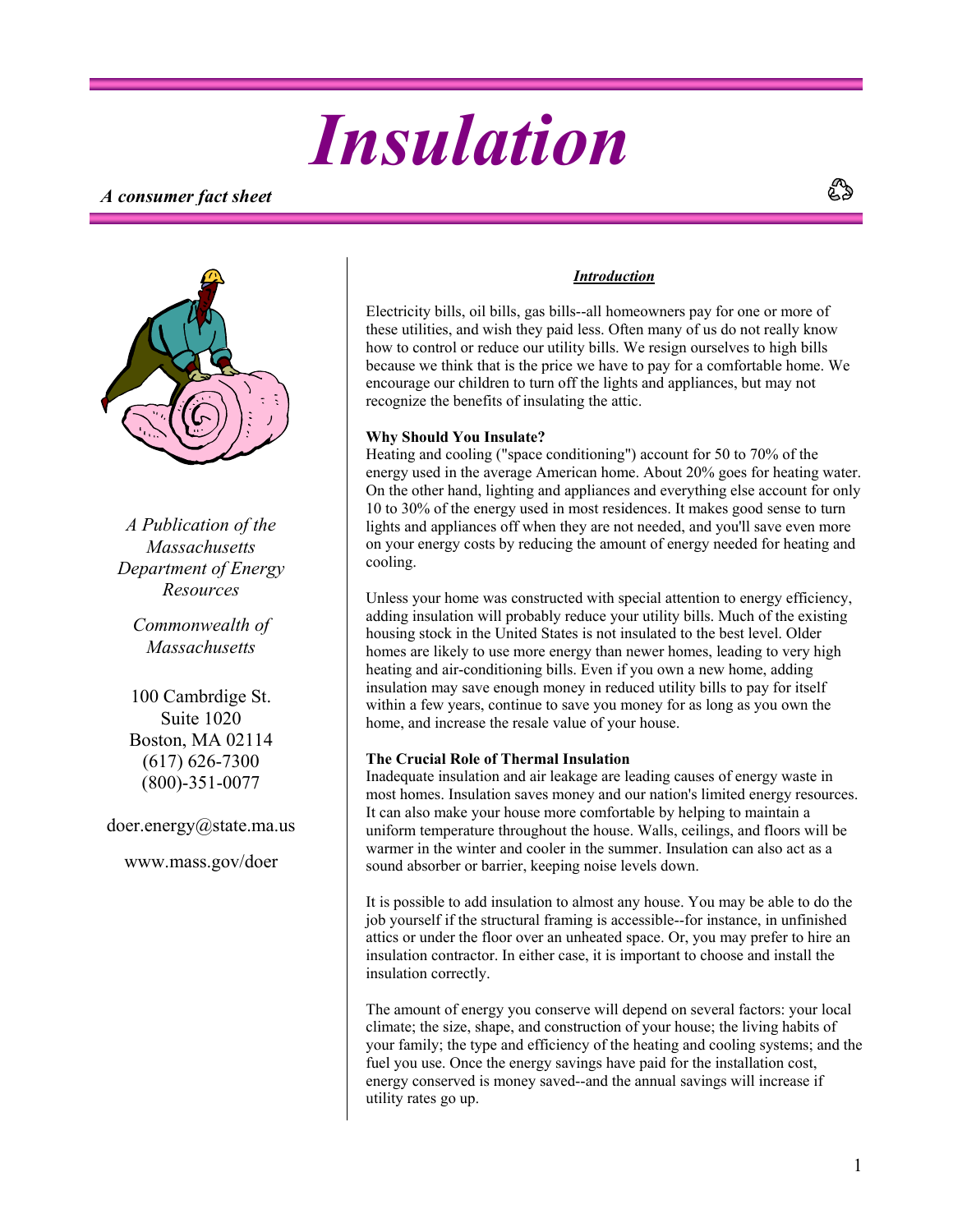#### **Insulation Priorities**

It is most important to:

- *Insulate your attic to the recommended level, including the attic door, or hatch cover.*
- Provide the recommended level of insulation *under floors above unheated spaces, around walls in a heated basement or unventilated crawl space and on the edges of slabs-on-grade.*
- Use the recommended levels of insulation for *exterior walls* for new house construction. When remodeling or residing your house, consider using the levels recommended for new construction in your existing walls.

## *How Does Insulation Work for You?*

Heat flows naturally from a warmer to a cooler space. In the winter, this heat flow moves directly from all heated living spaces to adjacent unheated attics, garages, and basements, or to the outdoors; or indirectly through interior ceilings, walls, and floors--wherever there is a difference in temperature. During the cooling season, heat flows from outdoors to the house interior. To maintain comfort, the heat lost in winter must be replaced by your heating system and the heat gained in summer must be removed by your air conditioner. Insulating ceilings, walls, and floors decreases this heat flow by providing an effective resistance to the flow of heat.

Insulation is rated in terms of thermal resistance, called R-value, which indicates the resistance to heat flow. *The higher the R-value, the greater the insulating effectiveness*. The R-value of thermal insulation depends on the type of material, its thickness, and density. In calculating the R-value of a multi-layered installation, the R-values of the individual layers are added. Installing more insulation in your home increases R-value and the resistance to heat flow.

*The effectiveness of an insulated wall or ceiling also depends on how and where the insulation is installed*. For example, insulation that is compressed will not give you its full rated R-value. In addition, the overall R-value of a wall or ceiling will be somewhat different from the R-value of the insulation itself because some heat flows around the insulation through the studs and joists. That is, the overall R-value of a wall with insulation between wood studs is less than the R-value of the insulation itself because the wood provides a thermal short-circuit around the insulation. The short-circuiting through metal framing is much greater than that through wood-framed walls; sometimes the metal wall's overall R-value can be as low as half the insulation's R-value. With careful design, this short-circuiting can be reduced. More information can be found on the Web about whole-wall R-values.

## *Building a New House: Some Things You Should Know*

If you are buying or building a new house, make sure that recommended energy-saving features are included. The Federal Trade Commission (FTC) home insulation rule requires the seller of a new home to provide information on the type, thickness, and R-value of the insulation that will be installed in each part of the house in every sales contract. Insulation contractors are required to give their customers similar information. Many state or local building codes includes minimum requirements for home insulation. Be sure that your new home or home addition meets these building codes. Also, some government home financing programs require that the home be built to meet the *Model Energy Code*. You may wish to install insulation beyond the minimum specified in such codes, especially if those minimum levels are below those recommended in this fact sheet.

To keep initial selling prices competitive, many homebuilders offer standard (not optimal) levels of insulation, although additional insulation would be a good investment for the buyer. The *Model Energy Code* and other guidelines for new home construction are published by several organizations.

Following these guidelines will provide you with a more energy efficient home. These guidelines also describe methods you can use during house design to compensate for energy lost through metal studs in the walls or a large amount of windows. You should find out if your builder constructs homes in accordance with these guidelines. It is usually more economical to install the recommended levels of thermal insulation during initial construction rather than adding insulation later.

#### **How Much and Where?**

Figure 1 shows which building spaces should be insulated. Discuss the house plans with your builder, and make sure each of these spaces is insulated to the recommended R-values

The homeowner could then check Table 1 to find several choices. Remember to buy the insulation based on this R-value, and to check the product label to determine the insulation's proper thickness. Specialty insulation products are available to provide higher insulation values in confined spaces in new homes, such as in wall cavities and cathedral ceilings.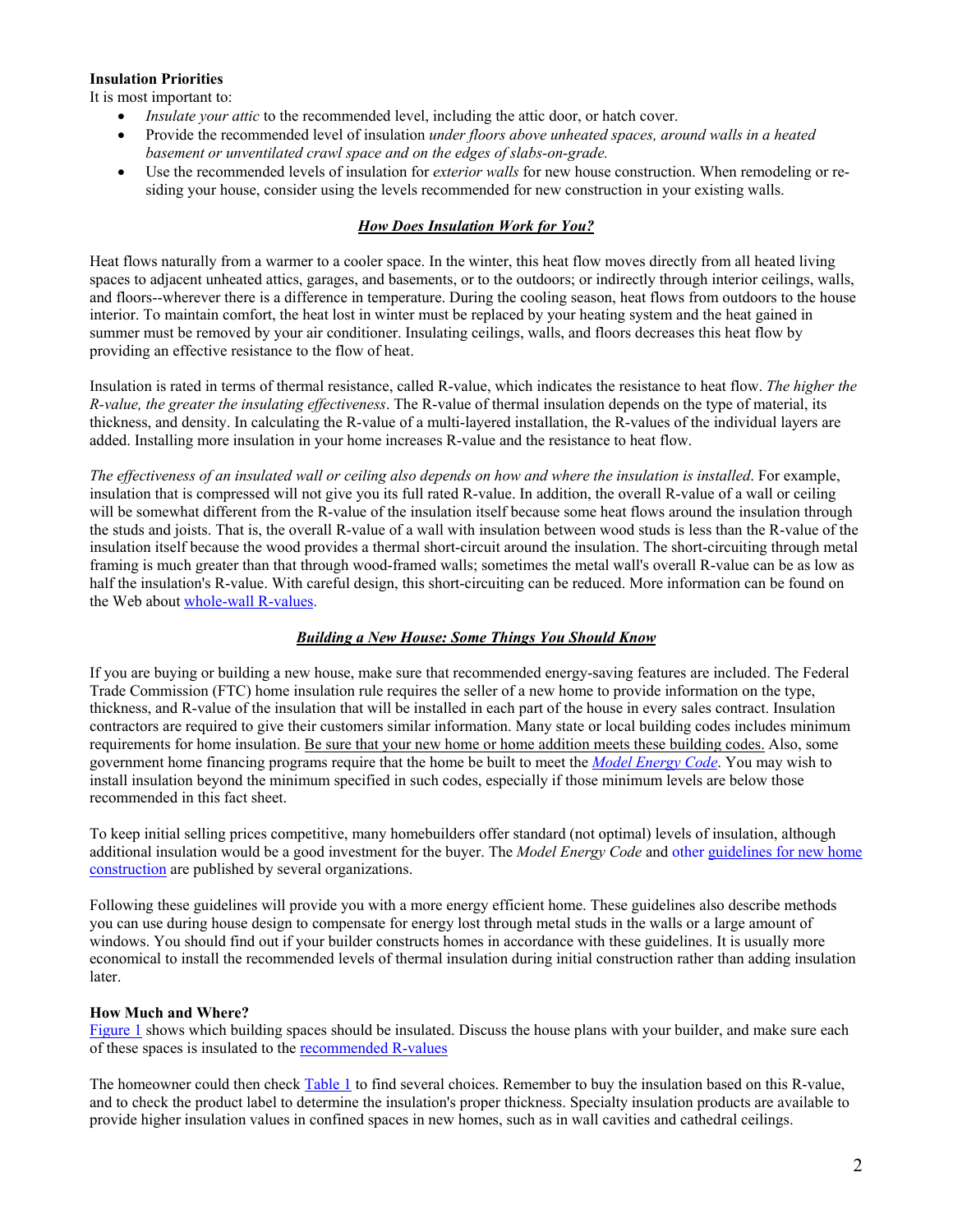When both insulative sheathing and cavity insulation are specified for walls, it is important to use them together as a system. Also, these recommendations assume that the insulative sheathing will be placed outside a wood-sheathing product. If you choose to replace the wood sheathing with a combination of insulative sheathing and necessary bracing, you should choose sheathing with a slightly higher R-value.

The band joists, or outside edges of frame floors, should be insulated while the house is under construction. Foundation insulation options for new construction are broader than for existing homes. The builder may, for example, choose to insulate the exterior of a basement or crawlspace wall. You should discuss termite inspection and control options with your builder when choosing your foundation insulation method. Special sill plate (the joint between the top of the foundation and the bottom of the house frame) mineral fiber sealing products are designed to reduce air leaks if installed during the initial house construction. Spray polyurethane foam insulation can be applied to a home under construction and will not only insulate, but will also reduce air leakage in the building envelope. This foam insulation, along with other flammable insulations or insulation facings must be covered or otherwise protected to meet fire codes.

#### **Design Options**

Some new homes are built using metal frames instead of wood. When you insulate a metal-framed building, it is important to recognize that much more heat flows through metal studs and joists than through pieces of wood. Because of this difference, placing insulation between the wall studs, or between attic or floor joists, doesn't work as well for metal-framed houses as it does for wood-framed houses. If your walls have metal frames, you will probably need to place continuous insulative sheathing over the outside of the wall frame, between the metal framing pieces and your exterior siding. (Note that this insulative sheathing cannot take the place of plywood or other seismic bracing.)

If your attic has metal joists, you may want to place rigid foam insulation between the joists and the ceiling drywall. *It's important to recognize that even if you install the recommended level of insulation in a metal frame building, you will not necessarily get thermal performance as good as you would get from a wood structure with its recommended level.* That's because the insulation R-values given in this fact sheet were chosen based on an economic evaluation of life-cycle costs to the consumer, not to meet an arbitrary energy conservation target.

Insulating concrete forms can be used to construct walls for new homes. These special concrete walls come in a variety of configurations and can provide additional thermal mass to your home to help reduce the effect of outdoor temperature swings. The Insulating Concrete Form Association can give you more information about insulating concrete walls.

Structural insulated panels can also be used to construct a house. These panels sandwich plastic foam insulation between two layers of a wood product, thus eliminating the need for structural wood framing members. This system can reduce air leaks into and out of the structure and therefore may offer improved thermal performance compared to stick-built walls. The Structural Insulated Panel Association is listed at the end of this fact sheet, and they can give you more information about structural insulated panels.

Some homes are built with an External Insulation Finish System (EIFS) that gives a stucco-like appearance. There is some controversy right now, about whether or not these homes are likely to experience moisture problems. You should discuss this possibility with your builder and your insurance agent if you are considering this type of building.

## *Does Your Home Need More Insulation?*

To begin to answer this question, you must first find out how much insulation you already have and then determine how much more would be cost-effective. Many older homes have less insulation than homes built today. A qualified home energy auditor will include an insulation check as a routine part of an energy audit. For information about home energy audits, call your local utility company. State energy offices are another valuable resource for information. An energy audit of your house will identify the amount of insulation you have and need, and will likely recommend other improvements as well.

If you do not have someone else inspect your home, you will need to look for insulation in several places. Figure 1 shows the places in a typical house where insulation should be installed. You should check these areas. In each location, you will need to measure the thickness of the insulation and identify which type of insulation was used (see "Types of Insulation-- Basic Forms" in Table 1).

Your home may have one or more of several different insulation materials. Mineral fiber insulation, including fiberglass and rock wool, is produced from molten glass, slag, or rock. Fiberglass insulation is usually very lightweight, and yellow, pink, or white in color. Fiberglass can be found in loose-fill and blanket, either batt or roll, forms.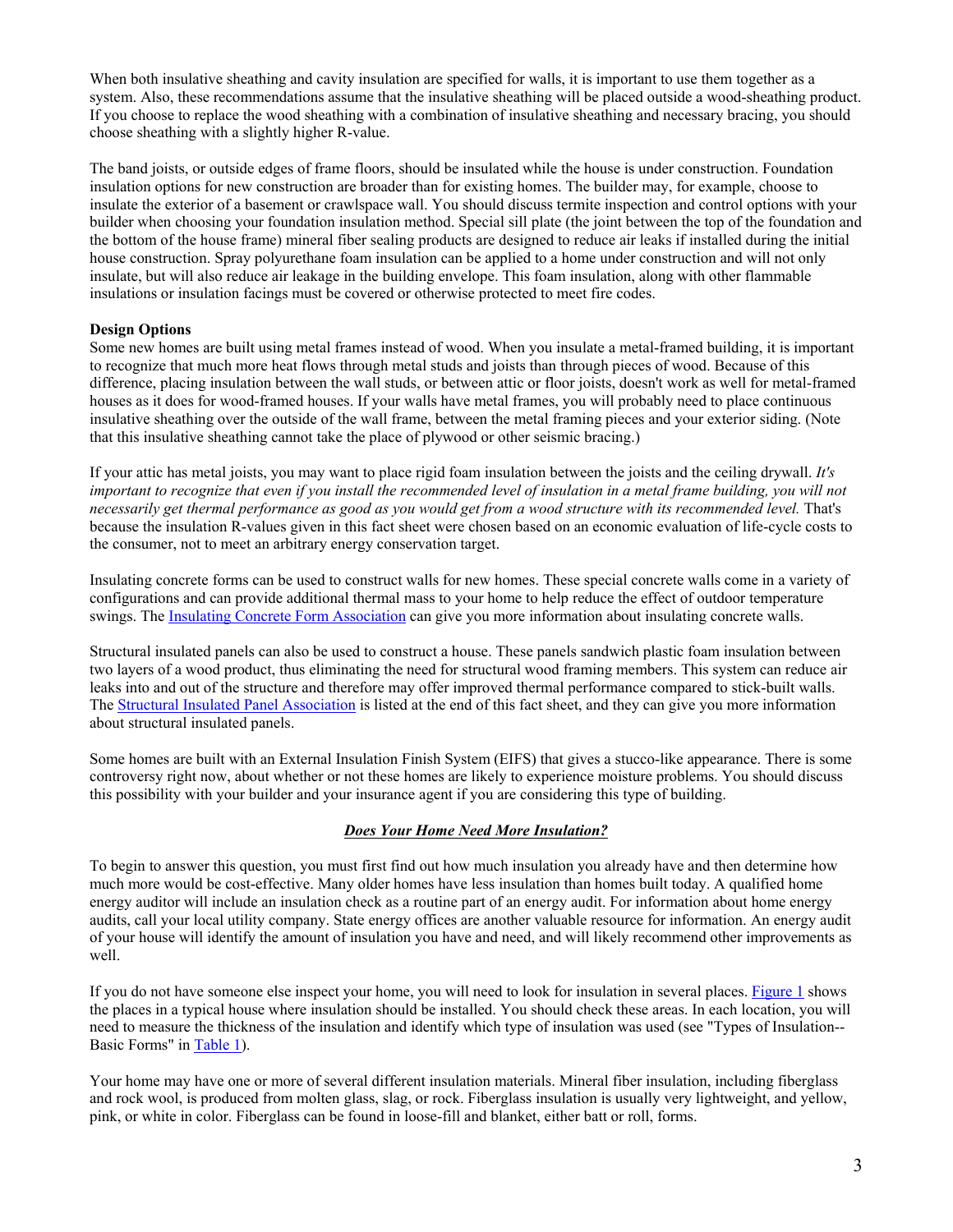Rock wool loose-fill is usually more dense than fiber glass, and is most commonly gray with black specks. Some rock wool products, however, are near white. Loose-fill cellulose insulation is commonly manufactured from recycled newsprint, cardboard, or other forms of waste paper. Most cellulose is in the form of small flat pieces rather than fibers. However, some cellulose products are so finely divided they look fibrous as well. Vermiculite- and perlite-loose-fill products are no longer commonly used as home insulation, but you may find them in an older home. Expanding naturally occurring minerals in a furnace produces them. The resulting granules are non-combustible and are commonly poured-inplace.

First, check the attic; then check walls and floors adjacent to an unheated space like a garage or basement. In these places, the structural frame elements (the ceiling joists or wall framing boards) are often exposed, making it easy to examine the insulation (if any) and to measure the depth or thickness of the insulation. It is more difficult to inspect finished exterior walls. One method is to use an electrical outlet on the wall, but first be sure to turn off the power to the outlet. Then remove the cover plate and shine a flashlight into the crack around the outlet box. You should be able to see whether insulation is in the wall. You may need to pull a small amount out to determine which type of material was used. Also, you should check separate outlets on the first and second floor, and in old and new parts of the house, because wall insulation in one wall does not necessarily mean that it is everywhere in the house. An alternative to checking through electrical outlets is to remove and then replace a small section of the exterior siding.

Next, inspect and measure the thickness of any insulation in unfinished basement ceilings and walls, or above crawl spaces. If the crawl space is not ventilated, it may have insulation on the perimeter wall. If your house is relatively new, it may have been built with insulation outside the basement or foundation wall. However, this insulation would not be visible because a protective layer of stucco, plastic, fiberglass, metal flashing, or a rigid protection board would cover it. The builder or the original homeowner may be able to tell you if such exterior insulation was used.

Compare your findings with recommended levels of insulation by following the steps described next.

#### *Determining the R-Value You need for an Existing House*

The amount of insulation you need depends on the climate, type of heating (gas, oil, electricity) you use, and the section of the house that you plan to insulate. The attic is the first area to consider because it is accessible and therefore less expensive to insulate.

A computer program is available to help you calculate the amount of insulation appropriate for your house. The program is called the ZIP Code because it includes weather and cost information for local regions defined by the first three digits of each postal service zip code. The program also allows you to define your own local costs and certain facts about your house to improve the accuracy of the recommendations. If you do not want to use this computer program (or other computer programs that exist), or just want to make a quick estimate, you can follow the steps outlined here.

Tables 1 and 2 will help you to identify the type of insulation and its R-value as presently installed. Determine the kind of insulation you have from Table 1, and circle it on Table 2. Then, multiply the thickness of your insulation by the "R-value per inch". This will give you the total R-value of your existing insulation.

The next step is to compare the R-value of your insulation with the recommended R-values for your house and your type of space heating. Using these recommended R-values, subtract the R-value of the insulation already in your home. The result will be the R-value you should add.

You can use the information on Table 2 to estimate the thickness required from different materials to achieve this added Rvalue. This approximate thickness may help you choose your insulation material, especially if you are working within a confined space. However, when purchasing or installing new insulation, always consult the product label for accurate thickness information. Many special products have been developed to give higher R-values in a smaller thickness. On the other hand, some materials require a greater initial thickness to offset eventual settling or to assure that you get the rated Rvalue under a range of temperature conditions.

When you stack new insulation on top of existing attic insulation, the existing insulation is compressed a small amount. This will slightly decrease the total R-value of the insulation. This effect is most important if the new insulation is denser than the old insulation. You can compensate for this stacking effect and achieve the desired total R-value by adding about one extra inch of insulation if the old insulation is fiber glass, or about  $\frac{1}{2}$  inch if the old insulation is rock wool or cellulose.

For example, consider an existing house in St. Paul, Minnesota (zip code 55103) with a gas furnace.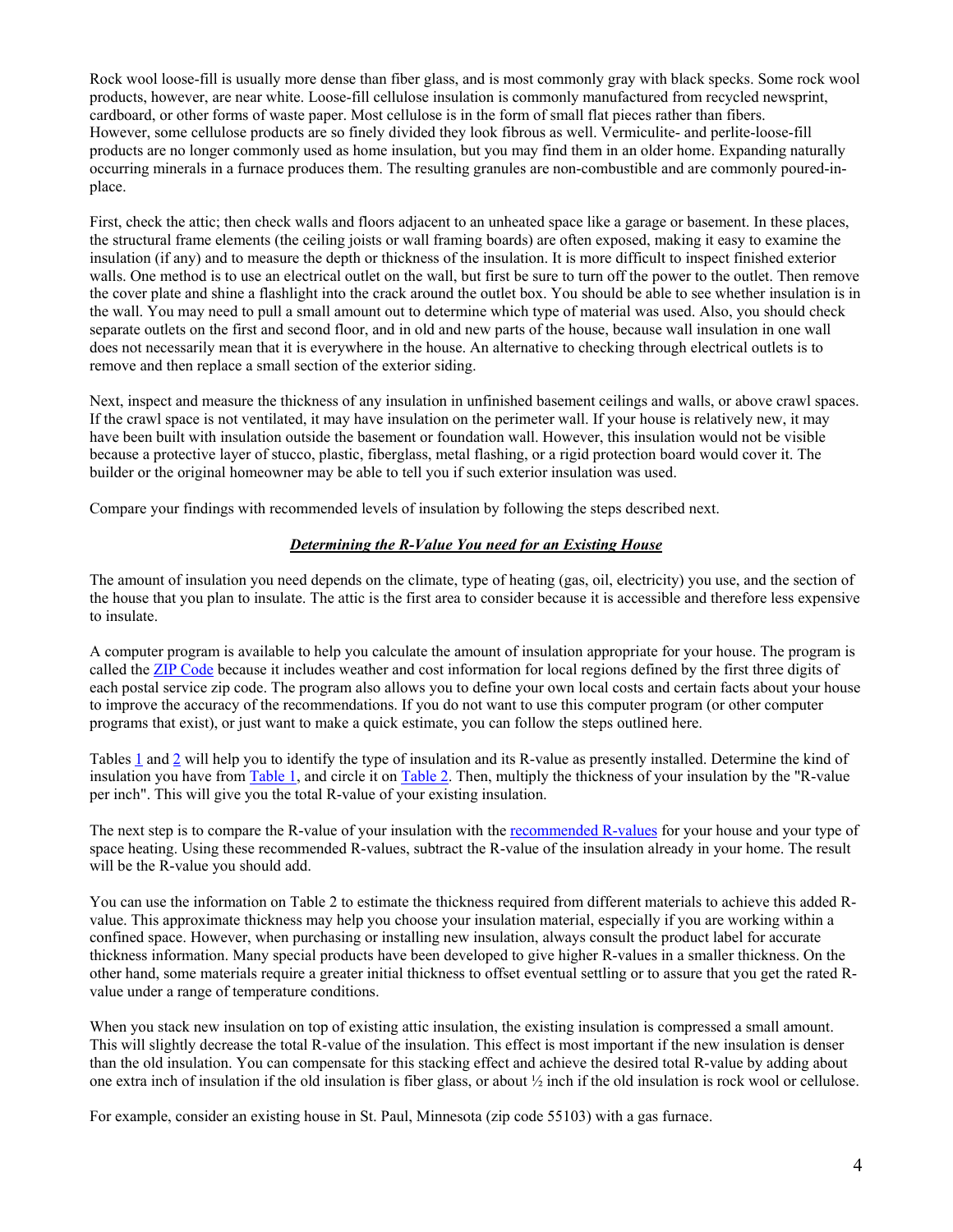The recommended R-value for attic floor insulation for this house is R-38. If the existing attic floor insulation has an R-11 insulation value, then an additional R-27 would be needed to bring the attic floor insulation up to the level recommended for that house. The homeowner could then check Table 1 to find several choices. Remember to buy the new insulation based on this R-value, and to check the product label to determine the proper thickness of the new insulation. Choosing a slightly higher level of insulation, such as R-30, would serve to offset the stacking effect discussed above.

## *Making Your Decision*

The amount of money you are willing to invest in insulation will of course depend on your personal finances. However, remember that the initial investment will pay for itself in reduced energy consumption, particularly where the amount already installed is substantially less than recommended. If fuel and electrical power costs rise, it will make even more sense to invest in insulation. If you are financing a new home, or a major home improvement, you may wish to check to see if banks in your area allow larger loan amounts for energy efficient housing.

The insulation levels recommended here were chosen based on a life-cycle cost analysis. This analysis includes many assumptions about your house, heating and cooling system efficiencies, and what rate of return you would like to earn on your investment. If you want to find out more about how the recommended insulation levels were chosen, please see the *Supporting Documentation* in the list of US DOE publications. You can also use your own assumptions to calculate recommended insulation levels by using the ZIP-Code computer program.

## *Before You Insulate*

#### **Control Air Leakage**

Most homeowners are aware that air leaks into their houses through what seem to be small openings around doors and window frames and through fireplaces and chimneys. Air also enters the living space from other unheated parts of the house, such as attics, basements, or crawl spaces. The air travels through any openings in your walls, floors, or ceilings, such as cracks where two walls meet, where the wall meets the ceiling, or near interior doorframes. Other openings may also be found, such as gaps around electrical outlets and switch boxes, recessed fixtures, recessed cabinets, pull-down stairs, furred or false ceilings such as kitchen or bathroom soffits, behind bath tubs and shower stall units, floor cavities of finished attics adjacent to unconditioned attic spaces, and plumbing connections. These leaks between the living space and other parts of the house are often much greater than the obvious leaks around windows and doors. Since many of these leakage paths are driven by the tendency for warm air to rise and cool air to fall, the attic is often the best place to stop them. *It is important to stop these leaks before adding attic insulation because the insulation may hide them and make them less accessible.* Usually, the attic insulation itself will not stop these leaks and you will not save as much as you expect because of the air flowing through the insulation. Sometimes these leak locations are visible because the existing insulation has been stained by dust carried by the airflow. Some of the openings to look for include:

- Top openings of interior partition wall cavities: staple a plastic sheet over the opening and seal it around the edges with a high quality caulking material.
- Around the chimney: pack gaps around an insulated chimney with *UNFACED* rock wool or *UNFACED* fiberglass insulation. Do not insulate bare, hot flue pipes. *DO NOT USE ANY COMBUSTIBLE PRODUCTS, SUCH AS CELLULOSE INSULATION OR PLASTIC FOAMS, HERE.*
- Around the attic trap door or entry door: weather-strip the edges.
- Areas above staircase ceilings and dropped ceilings: staple a plastic sheet over the opening and seal it around the edges with a high quality caulking material.
- Around pipes (look under your sinks and behind your toilets) and ducts penetrating a wall or attic floor: pack insulation tightly into the gap. You can also fill the area around them with spray polyurethane foam.

Sometimes joints between walls and floors allow open passage of air between the heated part of the house and the attic area or outdoors. Look for such joints in your attic or in the space over a porch ceiling. This air leakage path is commonly found in Cape Cod-type houses, or if attic space has been converted to living space (see 2D in Fig. 1). A similar arrangement occurs when the second floor of a two-story house is larger than the ground floor and has an overhang over the outdoors (see 4D in Fig. 1). Another major source of air leakage can be the joint between a porch roof and a sidewall. If you can reach these areas, you can stop the leaks by carefully covering the openings with plywood. If the areas are more difficult to reach, you can greatly reduce the air leakage by blowing high-density insulation or injecting plastic foam insulation into these joints, thus reducing these energy-gobbling air paths.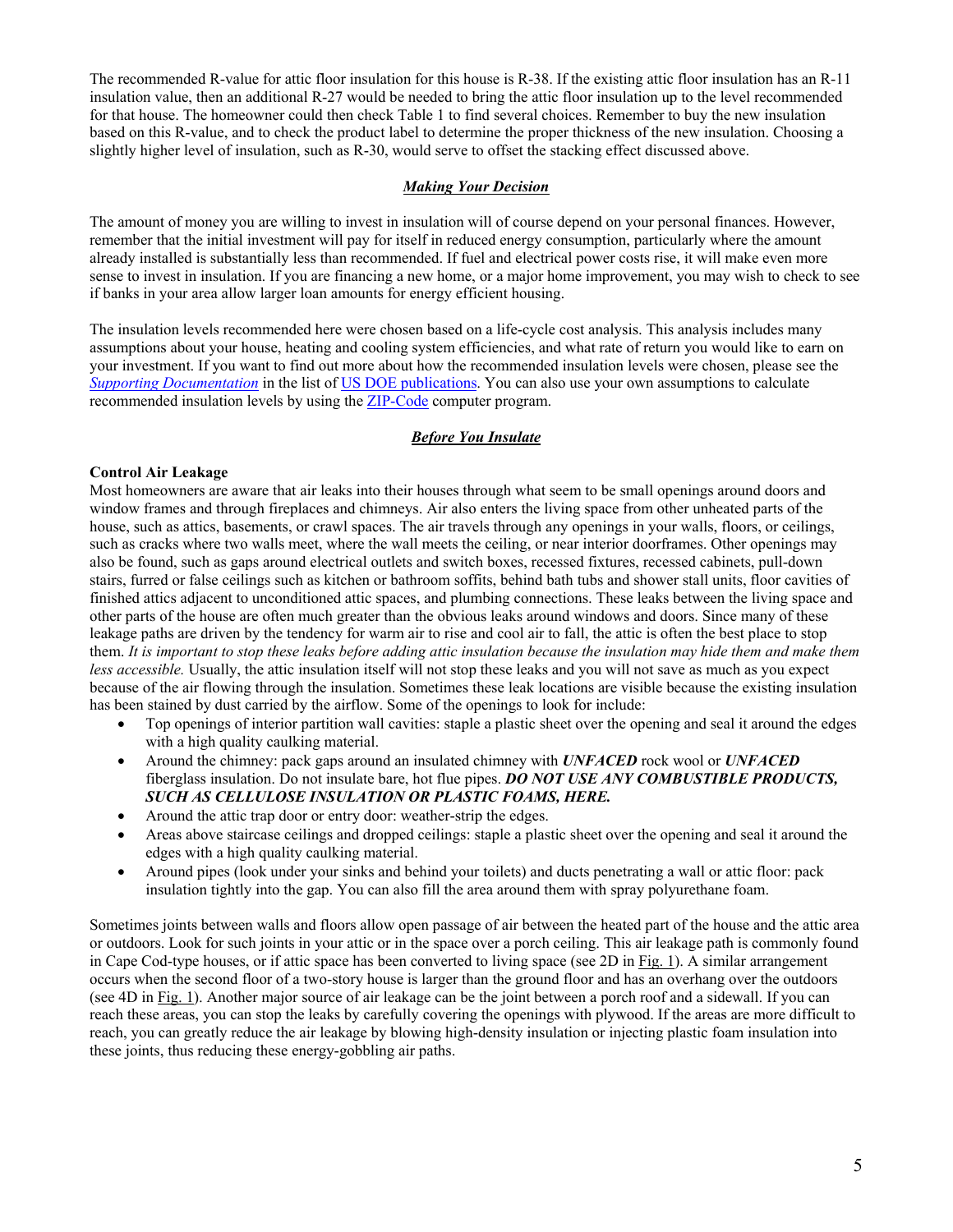#### **Prevent Moisture Accumulation**

Moisture control is a major concern associated with installing thermal insulation. The warm air inside your house contains water vapor. If this vapor passes into the insulation and condenses, it can cause significant loss of insulating value. If moisture becomes deposited in the building structure, it can cause mold growth, peeling paint, and eventual rotting of structural wood. To guard against moisture problems, use vapor retarders and provide adequate ventilation for the house. If you have a crawl space, you should place a vapor retarder on the ground surface.

Vapor retarders are special materials including treated papers, plastic sheets, and metallic foils that reduce the passage of water vapor. Vapor retarders should be used in most parts of the country. In colder climates, place the vapor retarder on the warm side--the lived-in side--of the space to be insulated. This location prevents the moisture in the warm indoor air from reaching the insulation. If you live in an area where the climate is predominantly hot and humid, check with a local builder to determine the correct placement or need for a vapor retarder. More detailed guidance on regional differences in moisture control recommendations can be found in the *Moisture Control Handbook* published by US Department of Energy.

Batts and blankets can be purchased with a vapor retarder attached. However, if new material is being added to insulation already in place, use batts or blankets that do not have an attached vapor retarder. If this type is not available, be sure to remove the vapor retarder facing (or slash it with a sharp knife) between layers of insulation to allow any moisture which does get into the insulation to pass through.

For loose-fill insulation or for batts and blankets not having an attached vapor retarder, heavyweight polyethylene plastic sheets are available in rolls of various widths for use as vapor retarders. In places where vapor retardant materials cannot be placed, such as in finished wall cavities being filled with blown-in insulation, the interior surface of the wall can be made vapor-resistant with a low-permeability paint, or with wall paper that has a plastic layer.

#### Ventilation

Adequate ventilation in your house is important for two reasons:

- Moisture Control Ventilation will prevent elevated moisture levels within the conditioned space during the heating season. These elevated levels can lead to condensation on window surfaces and give rise to surface mold and mildew, as well as concealed condensation within walls and roof spaces.
- Avoiding Indoor Air Pollution When natural ventilation has been sharply reduced, as in super-energy-efficient houses, it may be necessary to provide fresh air ventilation to avoid build-up of stale air and indoor air pollutants. Special air exchange units with heat-saving features are available for this purpose. The Home Ventilating Institute can give you more information about such heat-recovery ventilators.

A well-insulated attic should be adequately ventilated to prevent moisture accumulation. Attics may be ventilated with a combination of soffit vents at eaves and continuous ridge vents. Attic vents may also be installed in gable faces. Many codes and standards require one square foot of unobstructed ventilation opening for each 300 square feet of attic floor area if a vapor retarder is included in the top floor ceiling. Twice as much ventilation is recommended if there is no vapor retarder. The net free area of a vent is smaller than its overall dimension because meshes or louvers block part of the vent opening. The openings should be equally distributed between the soffit and ridge vents or between each gable face. Never cover or block vents with insulation. Take care to prevent loose-fill insulation from clogging vents by using baffles.

Whether or not to ventilate a crawl space has been a controversial issue. Most building codes presently require installation of vents to provide ventilation with outside air, but a recent symposium on crawl space design organized by the American Society of Heating, Refrigerating and Air Conditioning Engineers concluded that there is no compelling technical basis for crawl space ventilation requirements. However, if the crawl space is not ventilated, it is crucial that all of the crawl space ground area be covered with a durable vapor retarder, such as heavyweight polyethylene film. Other concerns that must be considered before eliminating ventilation to your crawl space are discussed in the *Builder's Foundation Handbook* published by the US Department of Energy.

## *What Kind of Insulation Should You Buy?*

Once you have located the areas in your house requiring insulation, and have determined what R-value is needed, you will need to decide what type to buy. Some types of insulation require professional installation, and others you can install. You should consider the several forms of insulation available, their R-values, and the thickness needed. Remember, for a given type and weight of insulation, the thicker it is, the higher its R-value. The basic forms of thermal insulation are summarized in Table 1. Here is some additional information.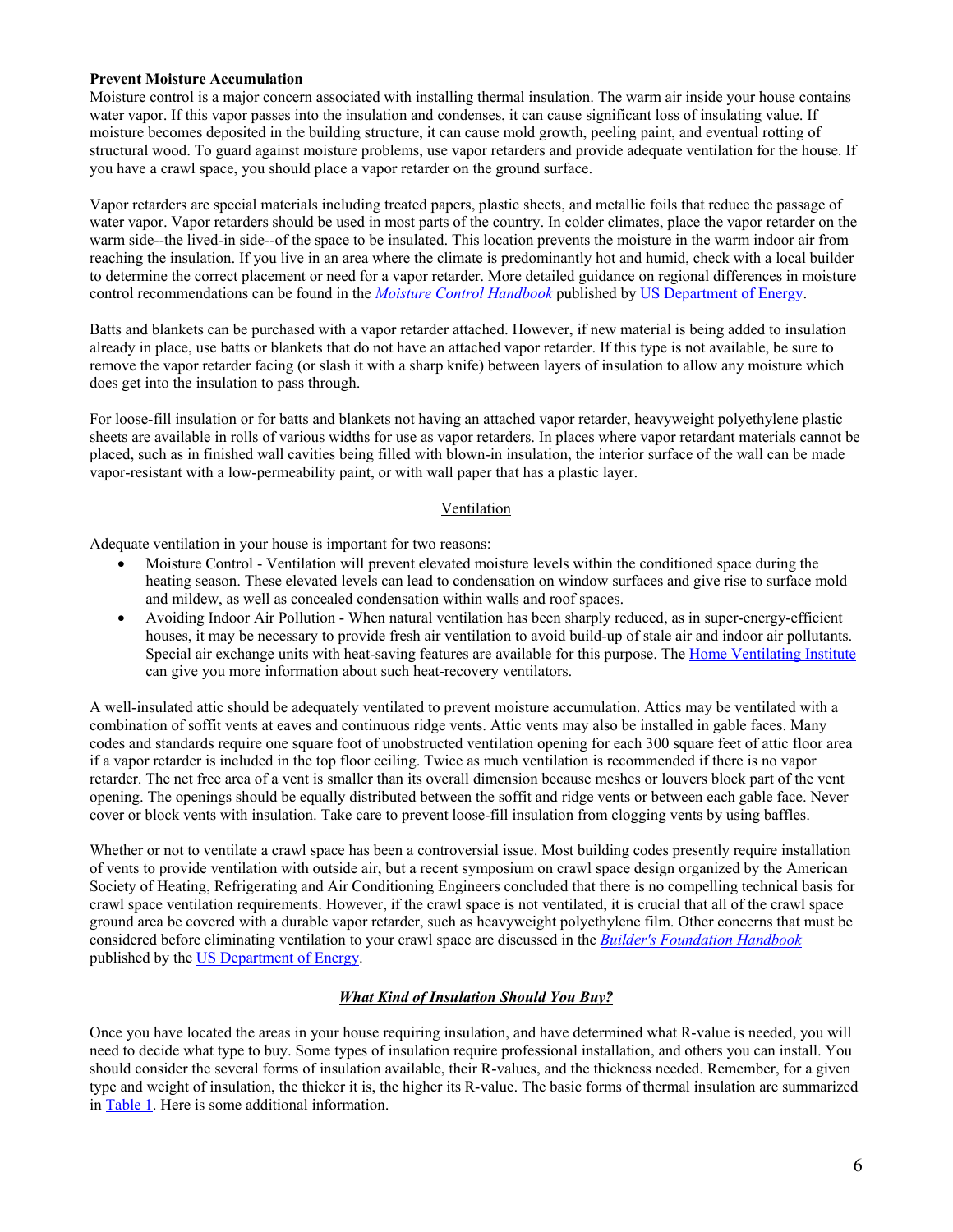#### **Basic Forms of Thermal Insulation**



**BLANKETS**, in the form of batts or rolls, are flexible products made from mineral fibers. They are available in widths suited to standard spacing of wall studs and attic or floor joists. Continuous rolls can be hand-cut and trimmed to fit. They are available with or without vapor retarder facings. Batts with a special flame-resistant facing are available in various widths for basement walls where the insulation will be left exposed.

**BLOWN-IN** loose-fill insulation includes loose fibers or fiber pellets that are blown into building cavities or attics using special pneumatic equipment. Another form includes fibers that are co-sprayed with an adhesive to make them resistant to settling. The blownin material can provide additional resistance to air infiltration if the insulation is sufficiently dense.

**FOAMED-IN-PLACE** polyurethane foam insulation can be applied by a professional applicator using special equipment to meter, mix, and spray into place. Polyurethane foam can also help to reduce air leaks.

**RIGID INSULATION** is made from fibrous materials or plastic foams and is pressed or extruded into board-like forms and molded pipe-coverings. These provide thermal and acoustical insulation, strength with low weight, and coverage with few heat loss paths. Such boards may be faced with a reflective foil that reduces heat flow when next to an air space.

**REFLECTIVE INSULATION SYSTEMS** are fabricated from aluminum foils with a variety of backings such as kraft paper, plastic film, polyethylene bubbles, or cardboard. The resistance to heat flow depends on the heat flow direction, and this type of insulation is most effective in reducing downward heat flow. Reflective systems are typically located between roof rafters, floor joists, or wall studs. If a single reflective surface is used alone and faces an open space, such as an attic, it is called a RADIANT BARRIER. Radiant barriers are sometimes used in buildings to reduce summer heat gain and winter heat loss. They are more effective in hot climates than in cool climates. All radiant barriers must have a low emittance (0.1 or less) and high reflectance (0.9 or more).

#### **Make Your Selection**

The type of insulation you use will be determined by the nature of the spaces in the house that you plan to insulate. For example, since you cannot conveniently "pour" insulation into an overhead space, blankets, spray or board products, or reflective systems are used between the joists of an unfinished basement ceiling. The most economical way to fill closed cavities in finished walls is with blown-in insulation applied with pneumatic equipment or with foamed-in-place polyurethane foam. Table 1 provides a concise summary of the appropriate applications for the various types of thermal insulation.

It is important to know that the different forms of insulation can be used together. For example, you can add batt or roll insulation over loose-fill insulation, or vice-versa. Usually, material of higher density (weight per unit volume) should not be placed on top of lower density insulation that is easily compressed. Doing so will reduce the thickness of the material underneath and thereby lower its R-value.

In cold climates, some low-density loose-fill insulation allows air to circulate between the top of your ceiling and the attic. This air circulation can decrease the effective thermal resistance of the insulation and may be significant for regions with more than 5000 heating degree days, or north of a line running from New York to Pittsburgh to St. Louis to Topeka to Santa Fe to Reno and up to Portland, Oregon. You can eliminate this air circulation by covering the loose-fill insulation with a blanket insulation product or with a higher density loose-fill insulation.

#### **Check the Label Before You Buy**

No matter what kind of insulation you buy, check the information on the product label to make sure that the product is suitable for the intended application. A good insulation label should have a clearly stated R-value, and information about health and safety issues.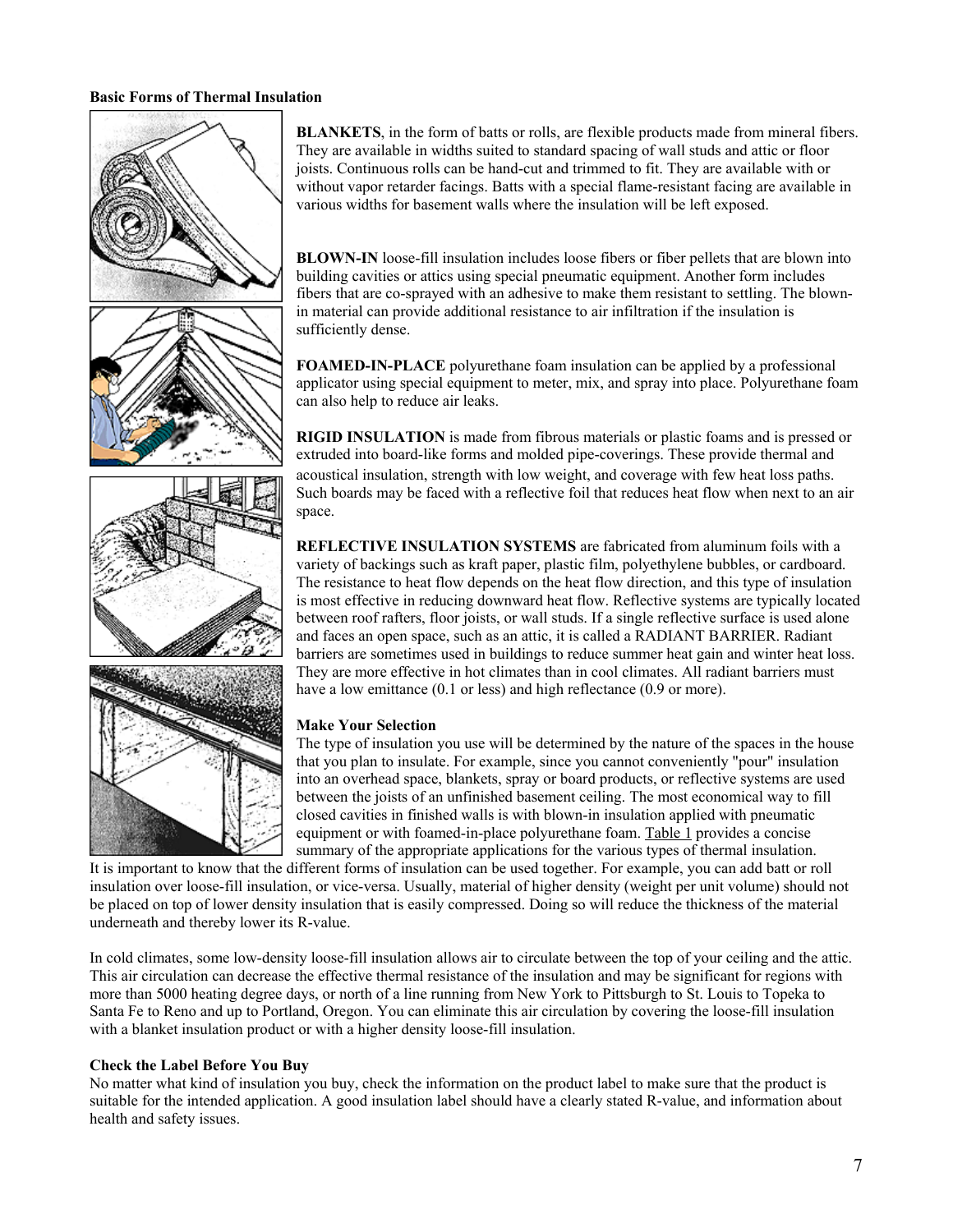An informative label should state:

- The type of insulation material;
- The R-value (measured at 75F);
- The types of spaces that can be insulated;
- Safety precautions in application and use, including any fire-hazard related restrictions;
- The quantity in the package;
- The name and address of the manufacturer or distributor.

### *Can You Do It Yourself?*

Whether or not you install the insulation yourself depends on the structural design of your house and the type of materials used in its construction.

Placing insulation in the attic floor is usually easy, requiring only laying the material between the parallel joists of the frame. Be careful about where you step in the attic. Walk only on the joists so that you will not fall through the drywall ceiling. You may need to place walking boards across the tops of the joists to make the job easier. Remember that it is important to seal up air leaks between your living space and the attic before adding insulation in your attic. Also, bear in mind that insulation placed between joists, rafters, and studs does not retard heat flow through the exposed frame. This heat flow is called thermal bridging and is especially important in houses with metal frames or joists. In attics, thermal bridging can be reduced by adding sufficient loose-fill insulation thickness, or cross-installed batts, to cover the wood or metal frame as much as possible. In some houses with low-pitch roofs, it is difficult to gain access to all of the attic floor, so blowing equipment may be needed to place insulation in relatively inaccessible areas. In most attics, it is easier to get complete coverage with blown-in insulation. It is best to hire an insulation contractor for this job.

In existing buildings, installing insulation in the cavity of exterior walls is difficult. It usually requires the services of a contractor who has special equipment for blowing loose-fill insulation into the cavity through small holes cut through the sidewall, which later are closed. It is sometimes feasible to install rigid insulation on the outdoor side of masonry sidewalls such as concrete block or poured concrete. When new siding is to be installed, always consider adding thermal insulation under it. Generally, the services of a qualified contractor are needed to make such installations.

The homeowner can often insulate basement or crawlspace walls, or floors over unheated areas, using rigid insulation or batt insulation. Sprayed-on insulation products are also available for these locations, but would require a qualified contractor. If you insulate a floor above a crawl space, all ducts and water lines running below the insulation should be insulated as well. Insulate crawl space walls *only* if the crawl space is dry all year, the floor above is not insulated, all ventilation to the crawl space is blocked, and a vapor retarder (e.g., heavy-weight polyethylene film) is installed on the ground to reduce moisture migration into the crawl space. The *Builder's Foundation Handbook* published by the US Department of Energy is a complete guide to foundation insulation, including basement, crawl space, and slab insulation.

Adding thermal insulation to the ceiling or walls of a mobile home is complex and usually requires installation by specialists. However, it is often possible to add floor insulation to such a home, just as you would for any other type of house.

## *If You Do It Yourself*

These do-it-yourself instructions cover installation of batts and blankets, loose-fill or poured-in materials, rigid boards, and reflective insulations. *Before beginning the work, read and observe the following precautions:*

- *Wear clothing adequate to protect against skin contact and irritation*. A long-sleeved shirt with collar and cuffs buttoned, gloves, hat, glasses, and disposable dust respirator are advisable in all do-it-yourself insulation projects. Also, read the label and follow all the manufacturer's directions.
- *Do not cover or hand-pack insulation around bare stove pipes, electrical fixtures, motors, or any heat-producing equipment such as recessed lighting fixtures.* Electrical fire-safety codes prohibit the installation of thermal insulation within three inches of a recessed fixture enclosure, wiring compartment, or ballast, or above the fixture so that it will trap heat and prevent free circulation of air, unless the fixture is identified by label as suitable for insulation to be in direct contact with the fixture. THIS IS FOR FIRE SAFETY.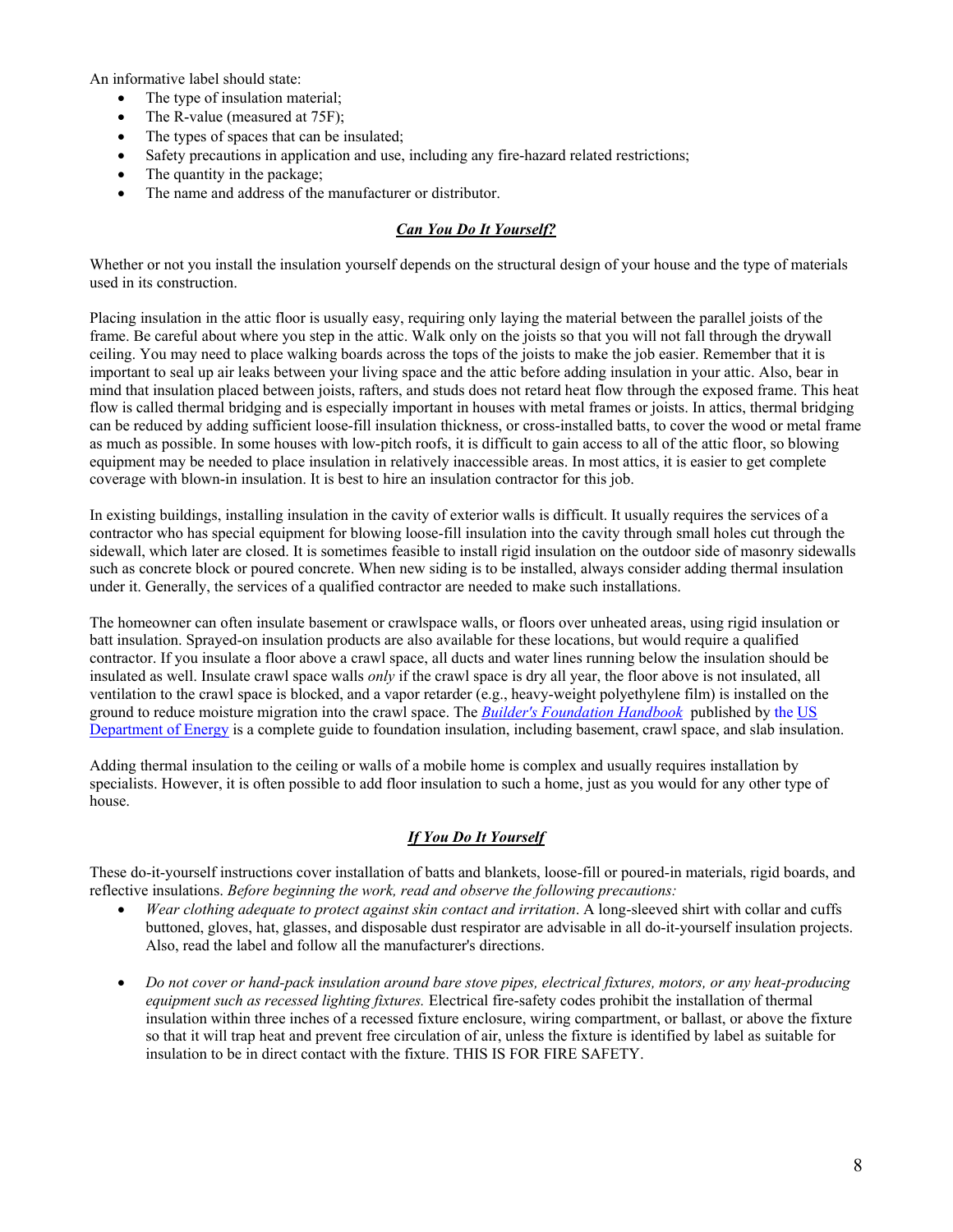Also, if your home is very old, you may want to have an electrician check to see if the electrical insulation on your wiring is degraded or if the wires are overloaded. In either of these two situations, it may be hazardous to add thermal insulation within a closed cavity around the wires because that could cause the wires to overheat. If your home was wired using a now obsolete method called knob and tube wiring, the National Electric Code forbids the installation of loose, rolled, or foamin-place insulation if the insulation would surround the wires and prevent heat dissipation from the electrical conductors to a free air space. THIS IS FOR FIRE SAFETY.

*Do not cover attic vents with insulation*. Proper ventilation, especially in attics, must be maintained to avoid overheating in summer and moisture build-up all year long.

#### **Blanket Insulation: Batts and Rolls**

Installing batts and rolls in attics is fairly easy, but doing it right is very important. On unfinished attic floors, work from the perimeter toward the attic door. In new construction, the vapor retarder facing should be installed with the facing placed down toward the ceiling gypsum board, except in hot humid climates where unfaced batts should be used. If reinsulating over existing insulation, it is recommended that unfaced batts be used. If there is not any insulation in your attic, fit the insulation between the joists.

If the existing insulation is near or above the top of the joists, it is a good idea to place the new batts perpendicular to the old ones because that will help to cover the tops of the joists themselves and reduce heat loss or gain through the frame. Also, be sure to insulate the trap or access door. Although the area of the door is small, an uninsulated attic door will reduce energy savings substantially.



On walls, begin at the top and work down. Place the vapor retarder towards the lived-in side, except in hot humid climates. Fit the insulation between the wood frame studs, cut off the excess length where necessary, and secure the insulation by stapling the flanges of the vapor retarder according to the manufacturer's instructions. Cut the batt carefully to fit around obstructions with no gaps. Do not compress the insulation to fit behind pipes or wires. Instead, cut to the middle of the batt's thickness so you have a flap under the wire and one over the wire.

The kraft paper or standard foil vapor retarder facings on many blanket insulation products must be covered with gypsum or interior paneling because of fire considerations. Some blanket products are available without these facings or with a special flame resistant facing (labeled FS25 - or flame spread index 25) for places where the facing would not be covered. Sometimes, the flame resistant cover can be purchased separately from the insulation. Also, there are special fiberglass blanket products available for basement walls

that can be left exposed. These blankets have flame-resistant facing and are labeled to show that they comply with ASTM C 665, Type II, Class A.

When a fiber glass blanket is used to insulate the inside of basement walls, it is necessary to attach wood furring strips to the walls by nailing or bonding; or to build an interior stud-wall assembly on which the interior finish can be attached after the insulation is installed. The cavity created by the added framing should be thick enough for the desired insulation Rvalue.

When a fiber glass blanket is used to insulate the walls of an unventilated crawlspace, it is sometimes necessary to attach wood furring strips to the walls by nailing or bonding. The insulation can then be stapled or tacked into place. Alternatively, the insulation can be fastened to the sill plate and draped down the wall. Because the insulation will be exposed, be sure to use either an unfaced product or one with the appropriate flame spread rating. If you live in a very cold region, you should continue the insulation over the soil for about two feet (on top of the necessary ground vapor retarder discussed previously).

Batts and rolls must be cut and fit around such obstructions as cross bracing between floor joists, and window frames in walls. Strips of insulation may be cut off and stuffed into tight spaces by hand. Do not hand-pack insulation around hot spots such as recessed light fixtures. THIS COULD CAUSE HEAT BUILD-UP AND MAY BECOME A FIRE HAZARD.

When batts or rolls are used overhead, such as above an unheated crawl space or basement, fit the insulation between the beams or joists and push it up against the floor overhead as securely as possible without excessive compaction of the insulation. The insulation can be held in place, either by tacking chicken wire (poultry netting) to the edges of the joist, or with snap-in wire holders. Do not forget to place insulation against the perimeter that rests on the sill plate (see Figure 1).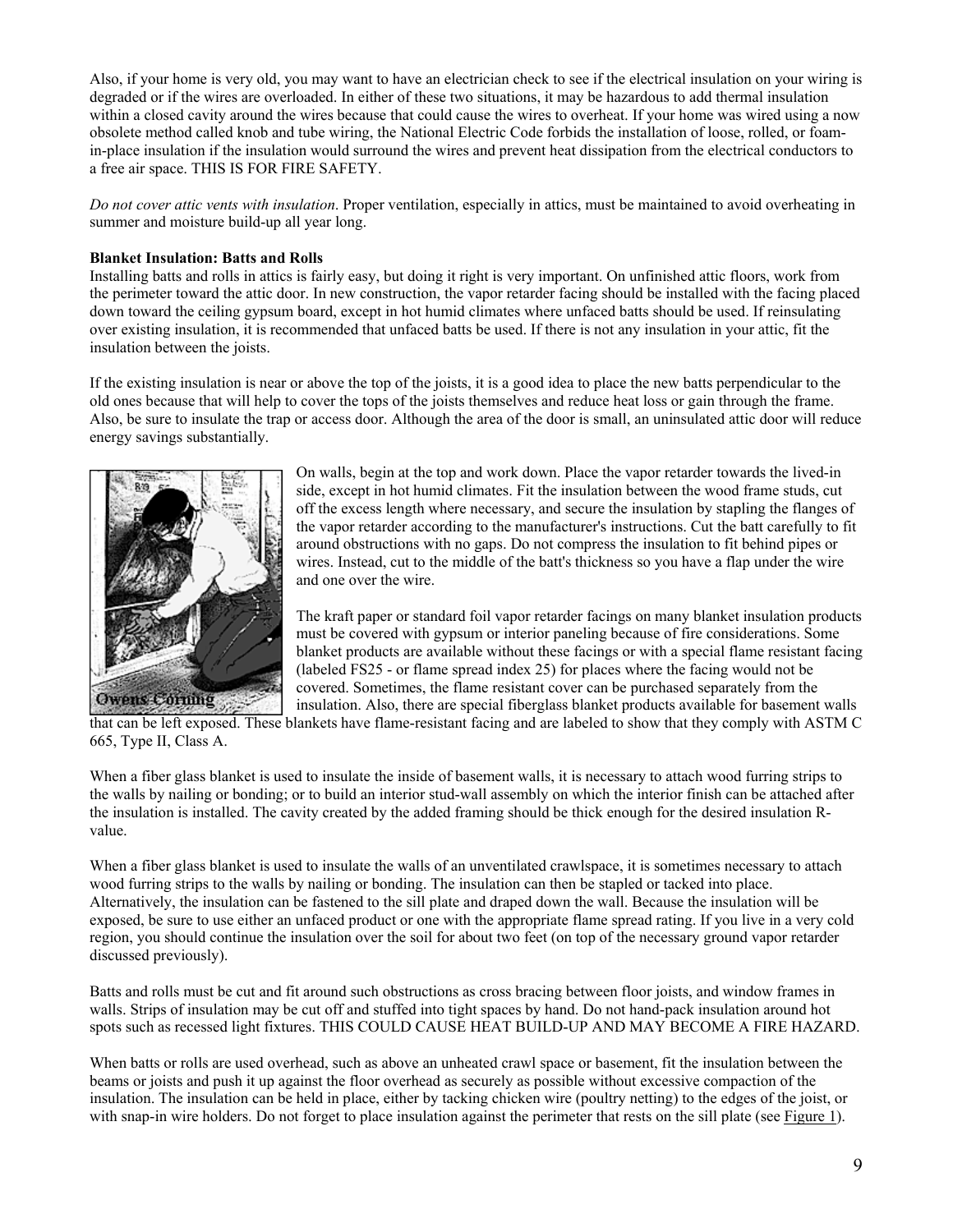If you insulate above an unheated crawl space or basement, you will also need to insulate any ducts or pipes running through this space. Otherwise, pipes could freeze and burst during cold weather.

#### **Rigid Board Insulation**

When rigid foam insulation boards are used to insulate the interior of masonry walls, they do not require added vapor retarder treatment. If foil-faced board is used, the foil side is placed toward the room. To install boards, wood-furring strips should be fastened to the wall first. These strips provide a nailing base for attaching interior finishes over the insulation. Fire safety codes require that a gypsum board finish, at least ½-inch thick, be placed over plastic foam insulation. The gypsum board must be attached to the wood furring strips or underlying masonry using nails or screws.

When rigid foam insulation boards are used to insulate the walls of an unventilated crawlspace, they can be bonded to the wall using recommended adhesives. Because the insulation will be exposed, be sure to check the local fire codes and the flame-spread rating of the insulation product. If you live in a very cold region, you should continue the insulation over the floor of the crawl space for about two feet (on top of the required ground vapor retarder discussed previously). If you live in an area prone to termite damage, check with a pest control professional to see if you need to provide for termite inspections.

#### **Loose-Fill Insulation**

This insulation is most efficiently installed by blowing it into place with pneumatic equipment. This method effectively breaks up any lumps and incorporates air so that the insulation has the desired density and thickness. When using loose-fill insulation in new construction, install a vapor retarder on the living side (see earlier section on moisture control). When loose-fill is used as additional insulation, placed either over existing loose-fill or over batts or blankets, do not install an additional vapor retarder.

Loose-fill insulation must be prevented from shifting into vents, eaves, or from contacting heat-producing equipment (such as recessed lighting fixtures). Block off those areas with baffles or retainers to hold the loose-fill insulation in place.

#### **Reflective Systems**

Installing reflective insulation is similar to placing batts and blankets. Proper installation is very important if the insulation is to be effective. Study and follow the manufacturer's instructions. Often, reflective insulation materials have flanges that are to be stapled to joists in attics or floors, or to wall studs. Since reflective foil will conduct electricity, one must avoid making contact with any bare electrical wiring.

Radiant barriers may be installed in attics in several configurations. The radiant barrier is most often attached near the roof, to the bottom surface of the attic truss chords or rafter framing. The *Attic Radiant Barrier Fact Sheet* published by the US Department of Energy shows which parts of the country are most likely to benefit from this type of system.

You should obtain cost estimates from several contractors for a stated R-value. Make sure you describe the job in writing in the same terms to each one. You may want to ask each contractor about their air-sealing services as well. Remember that you want good quality materials and labor, as well as price. **Do not be surprised to find the quoted prices for a given Rvalue installation to vary by more than a factor of two**. When you talk to a contractor, talk of R-values. Do not forget that R-values are determined by material type, thickness, and installed weight per square foot, not by thickness alone. Each bag of insulating material used by the contractor should be marked with an R-value for the area to be covered. Although these figures may differ among manufacturers, the area figure will tell you the right number of bags to be used for loose-fill.

Similarly, packages of other types of insulation should be identified by their R-value. It is important that you check that the proper amount is installed in your residence. Ask the contractor to attach vertical rulers to the joists before a loose-fill installation in your attic to help you see that the proper depth was installed. Also, the installer must provide a signed and dated statement describing the insulation installed, stating thickness, coverage area, R-value, and number of bags installed. In some areas, infrared thermography services are offered to help discover any gaps in the insulation.

Consumers may want to have their attic R-value evaluated to ensure that they are getting what they paid for. You can evaluate batt insulation installation by measuring the batt thickness and by checking for gaps between batts. "Cookiecutting" is the insulation industry recognized procedure of evaluating installed loose-fill insulation. Many independent (third-party) firms offer "cookie-cutting" services to homeowners throughout the country. Contact the Insulation Contractors Association of America for a list of firms that offer these services; they can also provide you with brochures and fact sheets about inspecting your insulation job.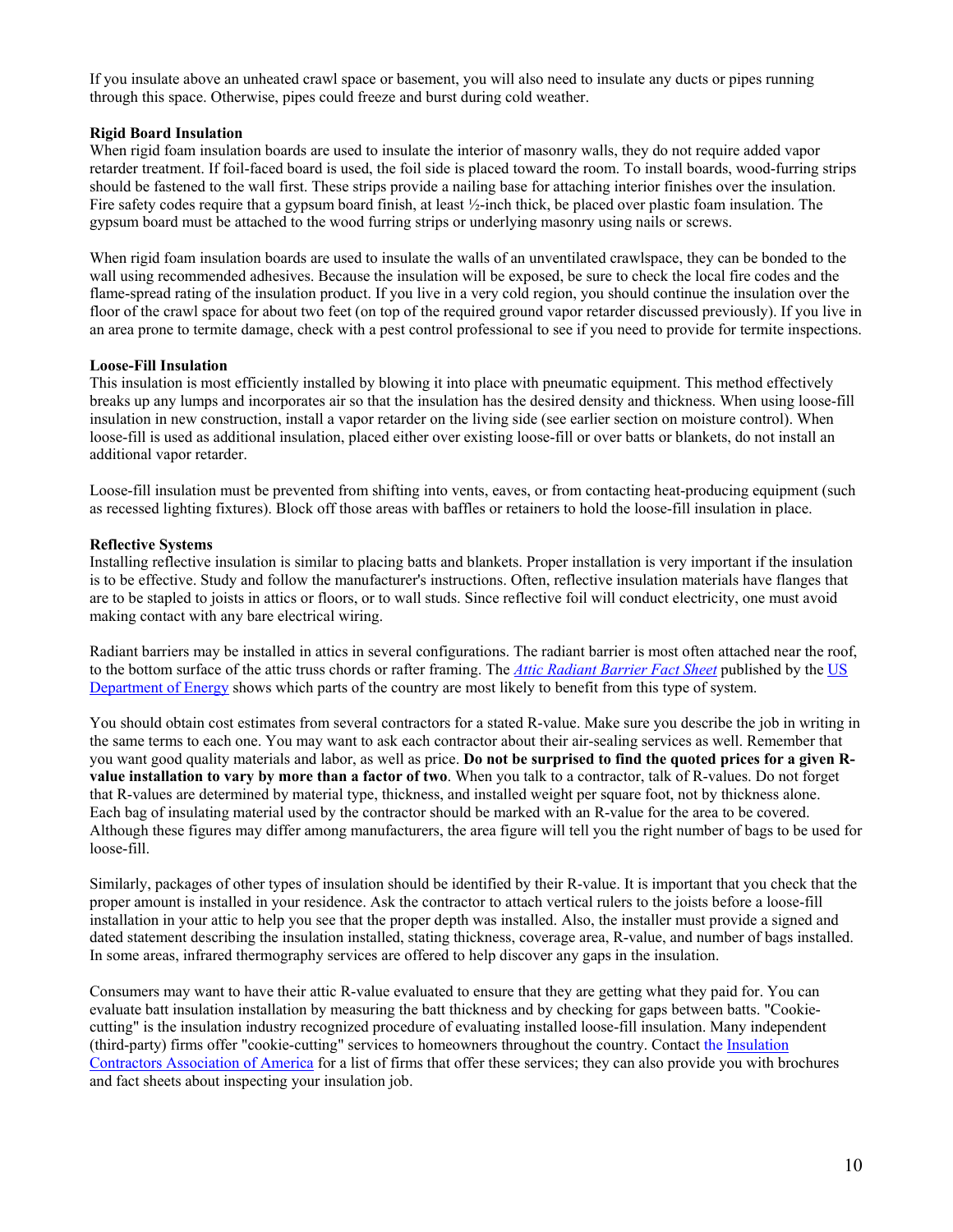#### *Other Places in Your Home for Added Insulation*

Do not overlook another area in your home where energy can be saved--the ductwork of the heating and air-conditioning system.

If water lines and the ducts of your heating or air-conditioning system run through unheated or uncooled spaces in your home, such as attic or crawl spaces, then the water lines and the ducts should be insulated. First, check the ductwork for air leaks. Repair leaking joints first with mechanical fasteners, and then seal any remaining leaks with water-soluble mastic and embedded fiberglass mesh. Never use gray cloth duct tape because it degrades, cracks, and loses its bond with age. If a joint has to be accessible for future maintenance, use pressure- or heat-sensitive aluminum foil tape. Then wrap the ducts with duct wrap insulation of R-6 with a vapor retarder facing on the outer side. (If you live in the deep South or southern California, you can use R-4 insulation.) All joints where sections of insulation meet should have overlapped facings and be tightly sealed with fiberglass tape; but avoid compressing the insulation, thus reducing its thickness and R-value. In many parts of the country, this type of insulation will pay for itself in energy saved.

Return air ducts are more likely to be located inside the heated portion of the house where they don't need to be insulated, but they should still be sealed off from air passageways that connect to unheated areas. Drywall-to-ductwork connections should be inspected because they are often poor (or nonexistent) and lead to unwanted air flows through wall cavities.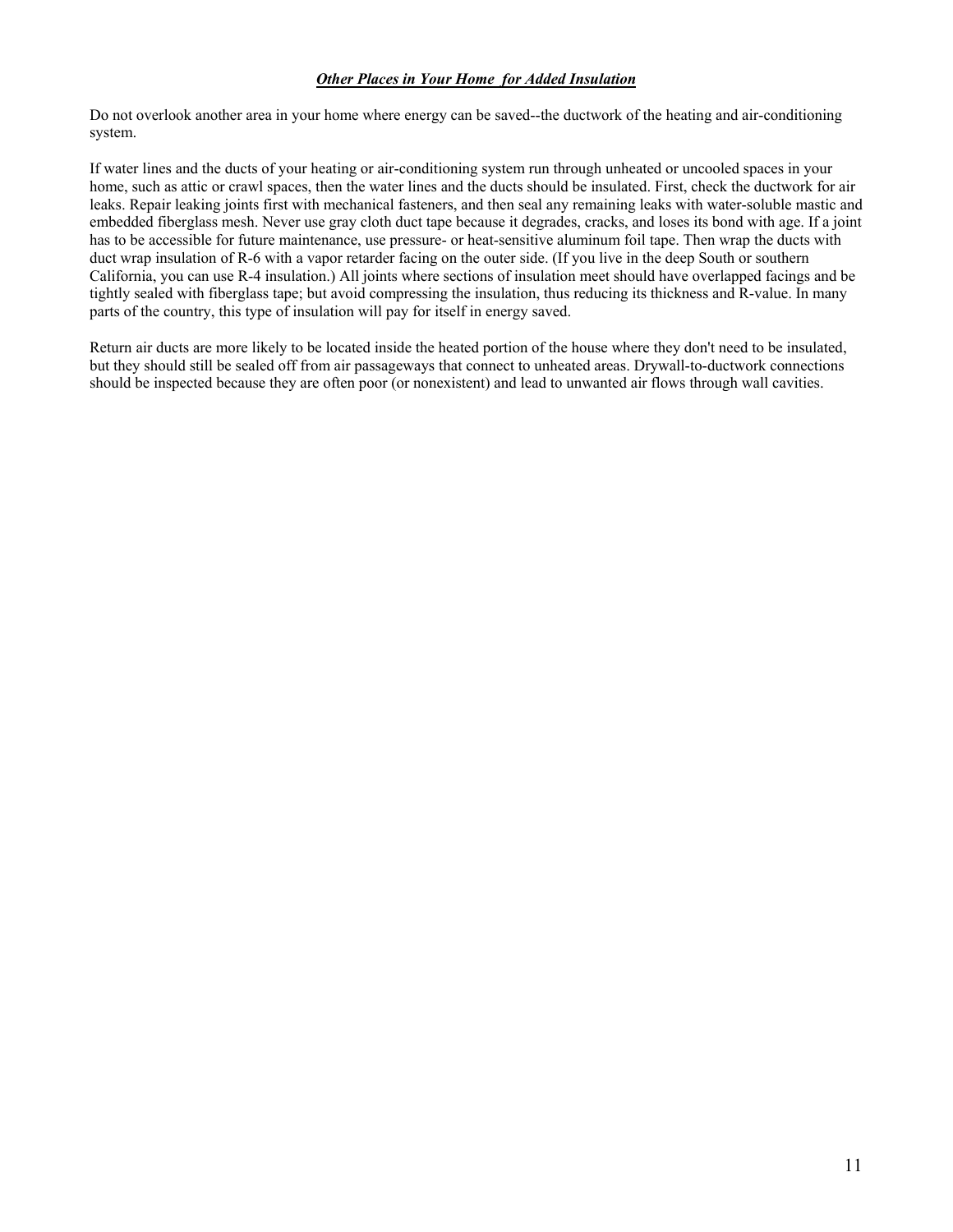# **Table 1. Types of Insulation--Basic Forms**

| Form                                                                                                                                                                                                                                         | Method of Installation                                                                                                                                                                                                            | Where Applicable                                                                                                                                                                                                                                                         | Advantages                                                                                                                                                                                                                 |  |  |
|----------------------------------------------------------------------------------------------------------------------------------------------------------------------------------------------------------------------------------------------|-----------------------------------------------------------------------------------------------------------------------------------------------------------------------------------------------------------------------------------|--------------------------------------------------------------------------------------------------------------------------------------------------------------------------------------------------------------------------------------------------------------------------|----------------------------------------------------------------------------------------------------------------------------------------------------------------------------------------------------------------------------|--|--|
| <b>Blanket: Batts or Rolls</b><br>Fiber glass<br>Rock woo<br>$\bullet$                                                                                                                                                                       | Fitted between studs, joists<br>and beams                                                                                                                                                                                         | All unfinished walls, floors<br>and ceilings                                                                                                                                                                                                                             | Do-it-yourself<br>Suited for standard stud and<br>joist spacing, which is<br>relatively free from<br>obstructions                                                                                                          |  |  |
| Loose-Fill (blown-in) or<br>Spray-applied<br>Rock wool<br>$\bullet$<br>Fiber glass<br>$\bullet$<br>Cellulose<br>$\bullet$<br>Polyurethane foam<br>$\bullet$                                                                                  | Blown into place or spray<br>applied by special<br>equipment                                                                                                                                                                      | Enclosed existing wall<br>cavities or open new wall<br>cavities<br>Unfinished attic floors and<br>hard to reach places                                                                                                                                                   | Commonly used insulation<br>for retrofits (adding<br>insulation to existing<br>finished areas)<br>Good for irregularly shaped<br>areas and around<br>obstructions                                                          |  |  |
| <b>Rigid Insulation</b><br>Extruded polystyrene<br>$\bullet$<br>Foam (XPS)<br><b>Expanded Polystyrene</b><br>$\bullet$<br>foam (EPS or<br>Beadboard)<br>Polyurethane foam<br>$\bullet$<br>Polyisocyanurate<br>$\bullet$<br>foam<br>$\bullet$ | Interior applications:<br>Must be covered with<br>$\frac{1}{2}$ -inch gypsum<br>board or other<br>building-code<br>approved material for<br>fire safety<br>Exterior applications:<br>Must be covered with<br>Weather-proof facing | <b>Basement Walls</b><br>Exterior walls under<br>finishing (Some foam<br>boards include a foil facing<br>which will act as a vapor<br>retarder. Please read the<br>discussion about where to<br>place, or not to place, a<br>vapor retarder)<br>Unvented low slope roofs | High insulating<br>value for relatively<br>little thickness<br>Can block thermal<br>short circuits when<br>installed<br>continuously over<br>frames or joists                                                              |  |  |
| Reflective Systems<br>Foil-faced paper<br>٠<br>Foil-faced<br>$\bullet$<br>polyethylene bubble<br>Foil-faced plastic film<br>$\bullet$<br>Foil-faced cardboard<br>$\bullet$                                                                   | Foil, films, or<br>papers: Fitted<br>between wood-frame<br>studs joists, and beams                                                                                                                                                | Unfinished ceilings,<br>Walls, and floors                                                                                                                                                                                                                                | Do-it-yourself<br>All suitable for framing at<br>standard spacing. Bubble-<br>form suitable if framing is<br>irregular or if obstructions<br>are present<br>Effectiveness depends on<br>spacing and heat flow<br>direction |  |  |
| Loose-Fill (poured in)<br>Vermiculite or Perlite                                                                                                                                                                                             | Not currently used for home insulation, but may be found in older homes                                                                                                                                                           |                                                                                                                                                                                                                                                                          |                                                                                                                                                                                                                            |  |  |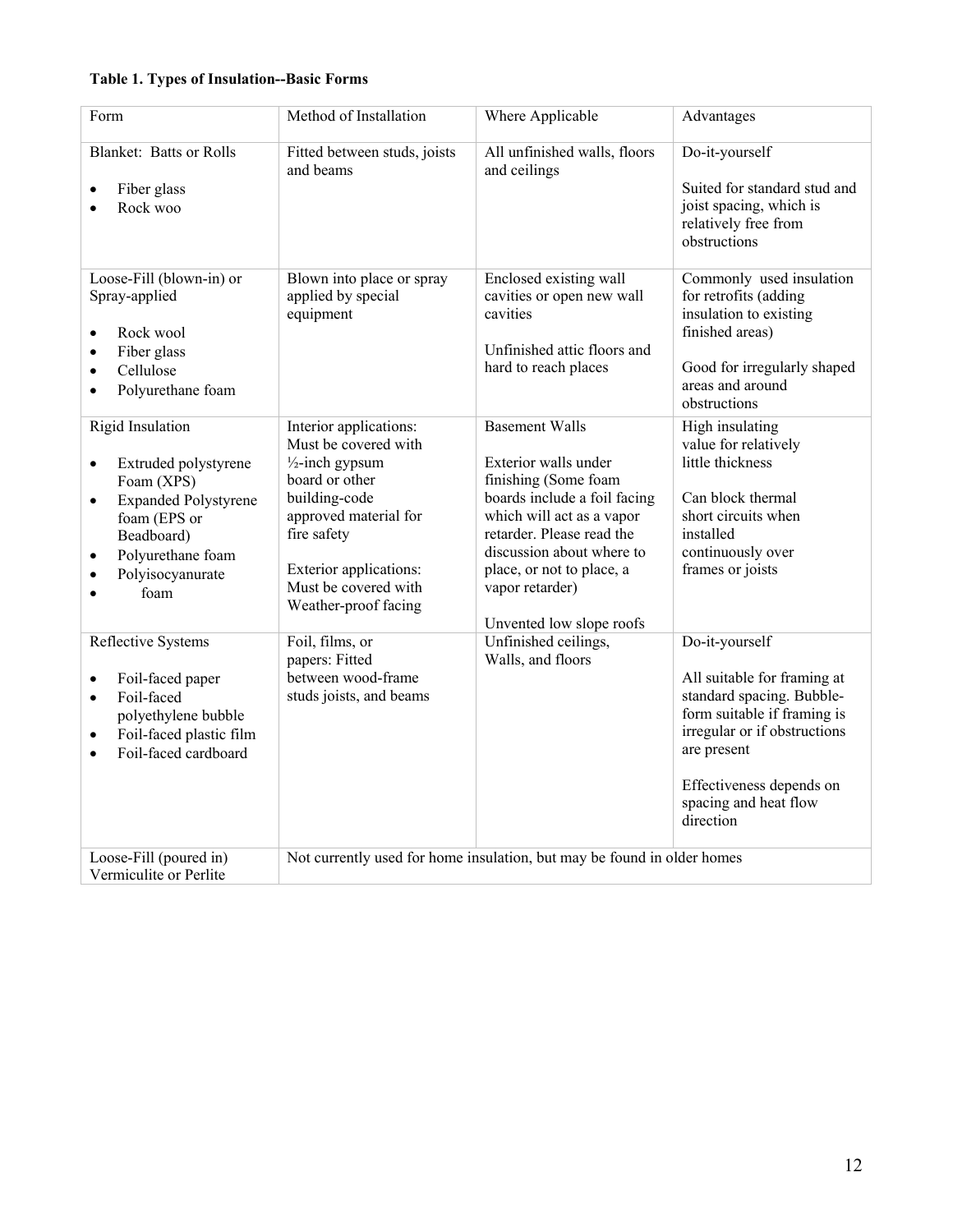## **Table 2. Evaluating the R-value of Insulation Previously Installed in Existing Homes**

Source: www.ornl.gov/roofs+walls/insulation/ins\_tab2.html

**(Includes Effects of Aging and Settling).**

| <b>Insulation type</b>                       | R-value per inch of thickness |  |  |  |
|----------------------------------------------|-------------------------------|--|--|--|
| Fiber glass blanket or batt                  | 2.9 to 3.8 (use 3.2)          |  |  |  |
| High performance fiber glass blanket or batt | 3.7 to 4.3 (use 3.8)          |  |  |  |
| Loose-fill fiber glass                       | 2.3 to 2.7 (use 2.5)          |  |  |  |
| Loose-fill rock wool                         | 2.7 to 3.0 (use 2.8)          |  |  |  |
| Loose-fill cellulose                         | 3.4 to 3.7 (use 3.5)          |  |  |  |
| Perlite or vermiculite                       | 2.4 to 3.7 (use 2.7)          |  |  |  |
| Expanded polystyrene board                   | 3.6 to 4 (use $3.8$ )         |  |  |  |
| Extruded polystyrene board                   | 4.5 to 5 (use 4.8)            |  |  |  |
| Polyisocyanurate board, unfaced              | 5.6 to 6.3 (use 5.8)          |  |  |  |
| Polyisocyanurate board, foil-faced           | 7                             |  |  |  |
| Spray polyurethane foam                      | 5.6 to 6.3 (use 5.9)          |  |  |  |

| Use this formula to determine the R-value of your existing insulation: |          |                             |   |                                                                                                                        |
|------------------------------------------------------------------------|----------|-----------------------------|---|------------------------------------------------------------------------------------------------------------------------|
|                                                                        | ×        |                             |   |                                                                                                                        |
| Thickness (inches)                                                     | $\times$ | R-value per inch            | = | Total R-value                                                                                                          |
| Use this formula to determine how much insulation you need to add:     |          |                             |   | I                                                                                                                      |
| Recommended R-value                                                    |          | Existing insulation R-value |   | R-value needed<br>$=$                                                                                                  |
| the <i>approximate</i> thickness you need to add:                      |          |                             |   | Do you want to know if you have the space available to add the insulation you need? Then use this formula to determine |

| R-value needed | $\div$ R-value per inch | $=$ | Approximate thickness needed |
|----------------|-------------------------|-----|------------------------------|

**However, remember to use the product information on the insulation packaging to determine the actual thickness for any** *new* **insulation.**

**Source for this fact sheet: U.S. Department of Energy www.ornl.gov/roofs+walls/insulation/ins\_01.html**